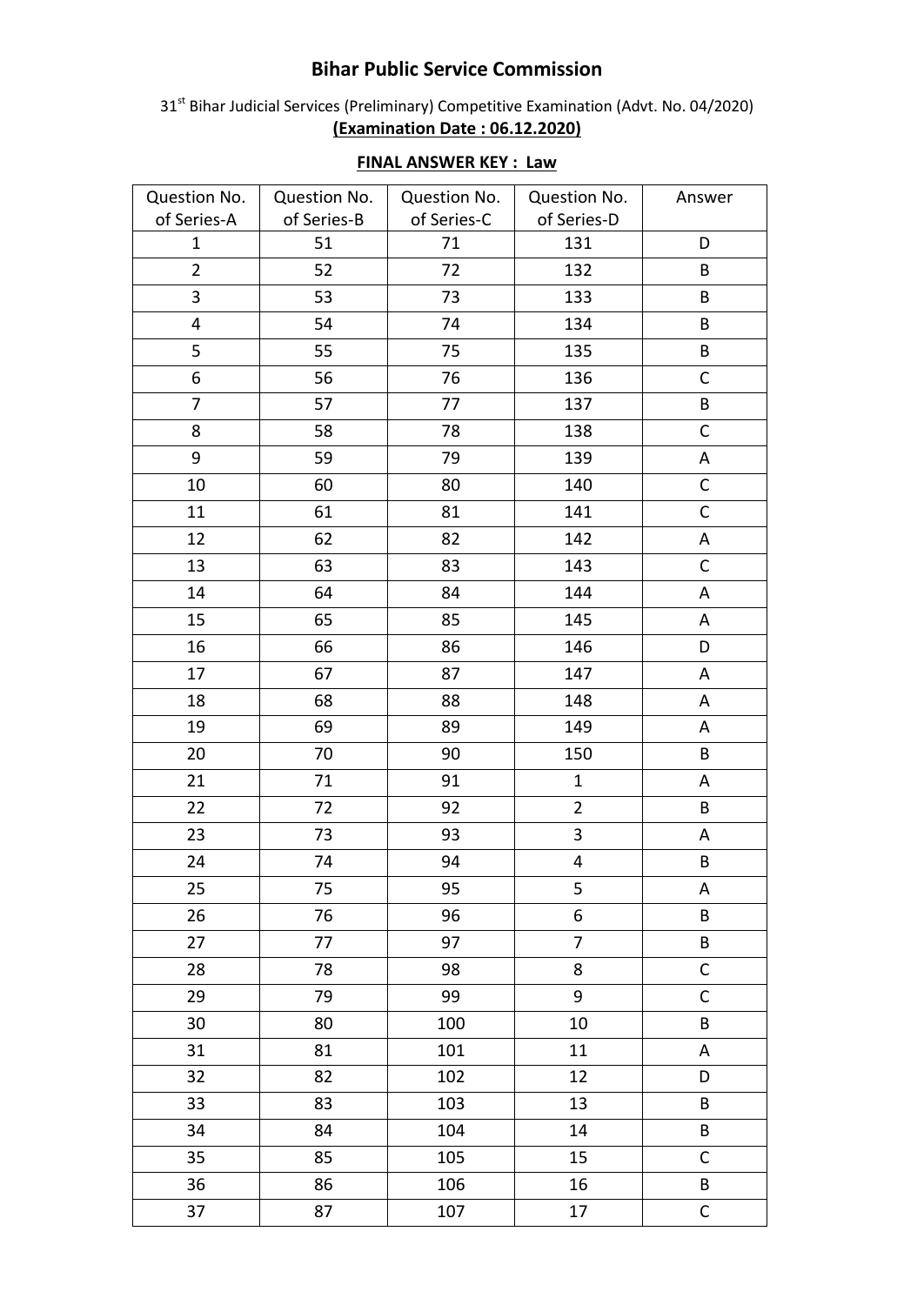| Question No. | Question No. | Question No. | Question No. | Answer      |
|--------------|--------------|--------------|--------------|-------------|
| of Series-A  | of Series-B  | of Series-C  | of Series-D  |             |
| 38           | 88           | 108          | 18           | $\mathsf C$ |
| 39           | 89           | 109          | 19           | $\mathsf C$ |
| 40           | 90           | 110          | 20           | $\mathsf C$ |
| 41           | 91           | 111          | 21           | $\sf{B}$    |
| 42           | 92           | 112          | 22           | $\mathsf C$ |
| 43           | 93           | 113          | 23           | $\mathsf C$ |
| 44           | 94           | 114          | 24           | $\sf{B}$    |
| 45           | 95           | 115          | 25           | D           |
| 46           | 96           | 116          | 26           | A           |
| 47           | 97           | 117          | 27           | B           |
| 48           | 98           | 118          | 28           | Α           |
| 49           | 99           | 119          | 29           | C           |
| 50           | 100          | 120          | 30           | $\mathsf C$ |
| 51           | 101          | 121          | 31           | A           |
| 52           | 102          | 122          | 32           | $\mathsf C$ |
| 53           | 103          | 123          | 33           | B           |
| 54           | 104          | 124          | 34           | $\mathsf C$ |
| 55           | 105          | 125          | 35           | B           |
| 56           | 106          | 126          | 36           | D           |
| 57           | 107          | 127          | 37           | A           |
| 58           | 108          | 128          | 38           | B           |
| 59           | 109          | 129          | 39           | A           |
| 60           | 110          | 130          | 40           | $\mathsf C$ |
| 61           | 111          | 131          | 41           | B           |
| 62           | 112          | 132          | 42           | $\mathsf C$ |
| 63           | 113          | 133          | 43           | D           |
| 64           | 114          | 134          | 44           | D           |
| 65           | 115          | 135          | 45           | D           |
| 66           | 116          | 136          | 46           | A           |
| 67           | 117          | 137          | 47           | D           |
| 68           | 118          | 138          | 48           | $\mathsf C$ |
| 69           | 119          | 139          | 49           | A           |
| 70           | 120          | 140          | 50           | D           |
| 71           | 121          | 141          | 51           | D           |
| 72           | 122          | 142          | 52           | B           |
| 73           | 123          | 143          | 53           | A           |
| 74           | 124          | 144          | 54           | D           |
| 75           | 125          | 145          | 55           | A           |
| 76           | 126          | 146          | 56           | B           |
| 77           | 127          | 147          | 57           | D           |
| 78           | 128          | 148          | 58           | $\mathsf C$ |
| 79           | 129          | 149          | 59           | D           |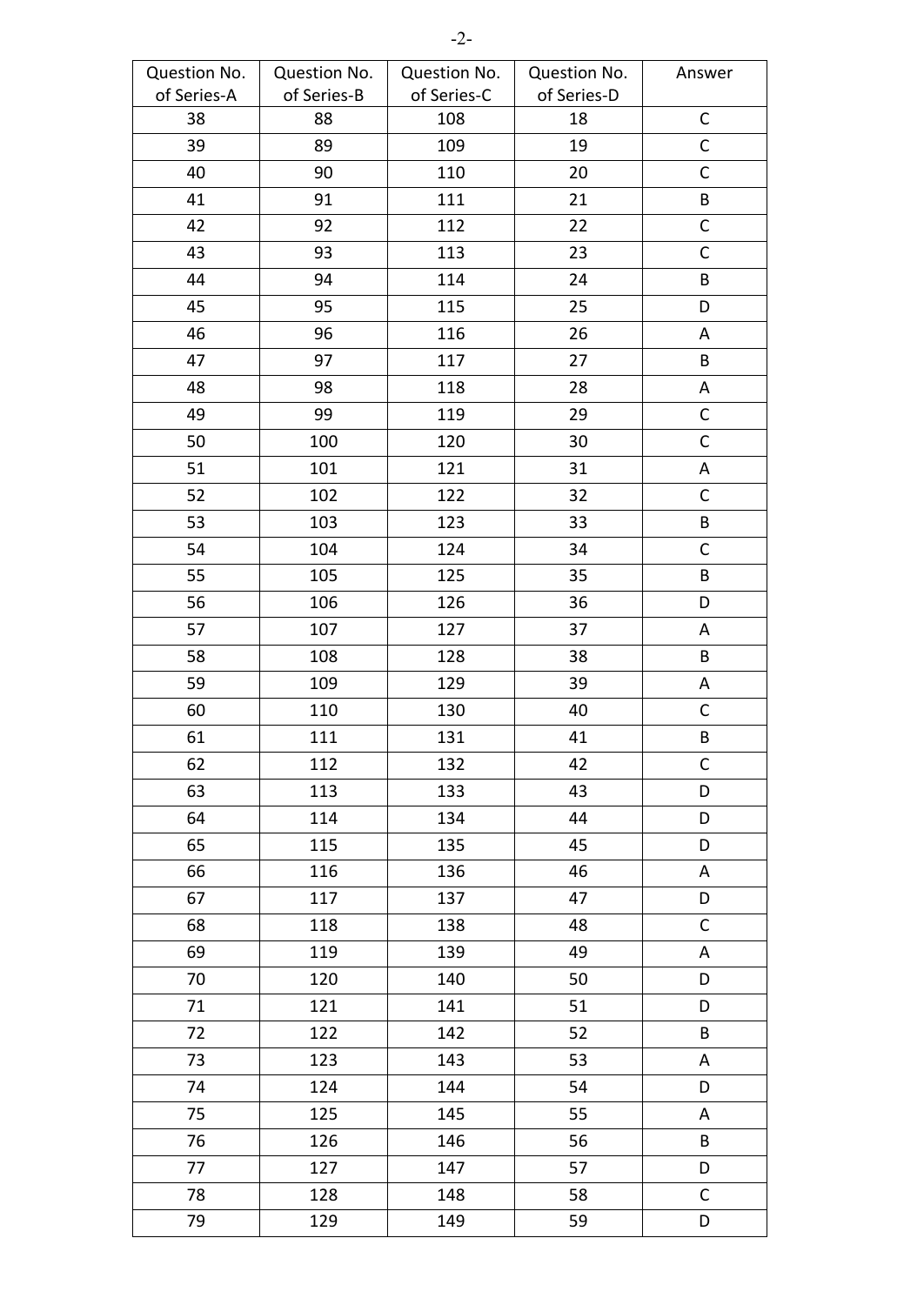| Question No. | Question No.   | Question No.   | Question No. | Answer       |
|--------------|----------------|----------------|--------------|--------------|
| of Series-A  | of Series-B    | of Series-C    | of Series-D  |              |
| 80           | 130            | 150            | 60           | $\mathsf C$  |
| 81           | 131            | $\mathbf{1}$   | 61           | Α            |
| 82           | 132            | $\overline{2}$ | 62           | C            |
| 83           | 133            | 3              | 63           | D            |
| 84           | 134            | 4              | 64           | B            |
| 85           | 135            | 5              | 65           | A            |
| 86           | 136            | 6              | 66           | $\sf{B}$     |
| 87           | 137            | $\overline{7}$ | 67           | D            |
| 88           | 138            | 8              | 68           | A            |
| 89           | 139            | $9\,$          | 69           | $\mathsf C$  |
| 90           | 140            | 10             | 70           | Α            |
| 91           | 141            | 11             | 71           | B            |
| 92           | 142            | 12             | 72           | $\mathsf{C}$ |
| 93           | 143            | 13             | 73           | B            |
| 94           | 144            | 14             | 74           | Α            |
| 95           | 145            | 15             | 75           | D            |
| 96           | 146            | 16             | 76           | B            |
| 97           | 147            | 17             | 77           | B            |
| 98           | 148            | 18             | 78           | Α            |
| 99           | 149            | 19             | 79           | $\mathsf C$  |
| 100          | 150            | 20             | 80           | A            |
| 101          | $\mathbf{1}$   | 21             | 81           | B            |
| 102          | $\overline{2}$ | 22             | 82           | A            |
| 103          | 3              | 23             | 83           | B            |
| 104          | 4              | 24             | 84           | D            |
| 105          | 5              | 25             | 85           | A            |
| 106          | 6              | 26             | 86           | A            |
| 107          | $\overline{7}$ | 27             | 87           | $\mathsf{C}$ |
| 108          | 8              | 28             | 88           | $\mathsf C$  |
| 109          | 9              | 29             | 89           | $\sf{B}$     |
| 110          | 10             | 30             | 90           | D            |
| 111          | 11             | 31             | 91           | $\mathsf C$  |
| 112          | 12             | 32             | 92           | B            |
| 113          | 13             | 33             | 93           | $\sf{B}$     |
| 114          | 14             | 34             | 94           | B            |
| 115          | 15             | 35             | 95           | $\mathsf{C}$ |
| 116          | 16             | 36             | 96           | $\sf{B}$     |
| 117          | 17             | 37             | 97           | A            |
| 118          | 18             | 38             | 98           | A            |
| 119          | 19             | 39             | 99           | C            |
| 120          | 20             | 40             | 100          | D            |
| 121          | 21             | 41             | 101          | $\mathsf C$  |